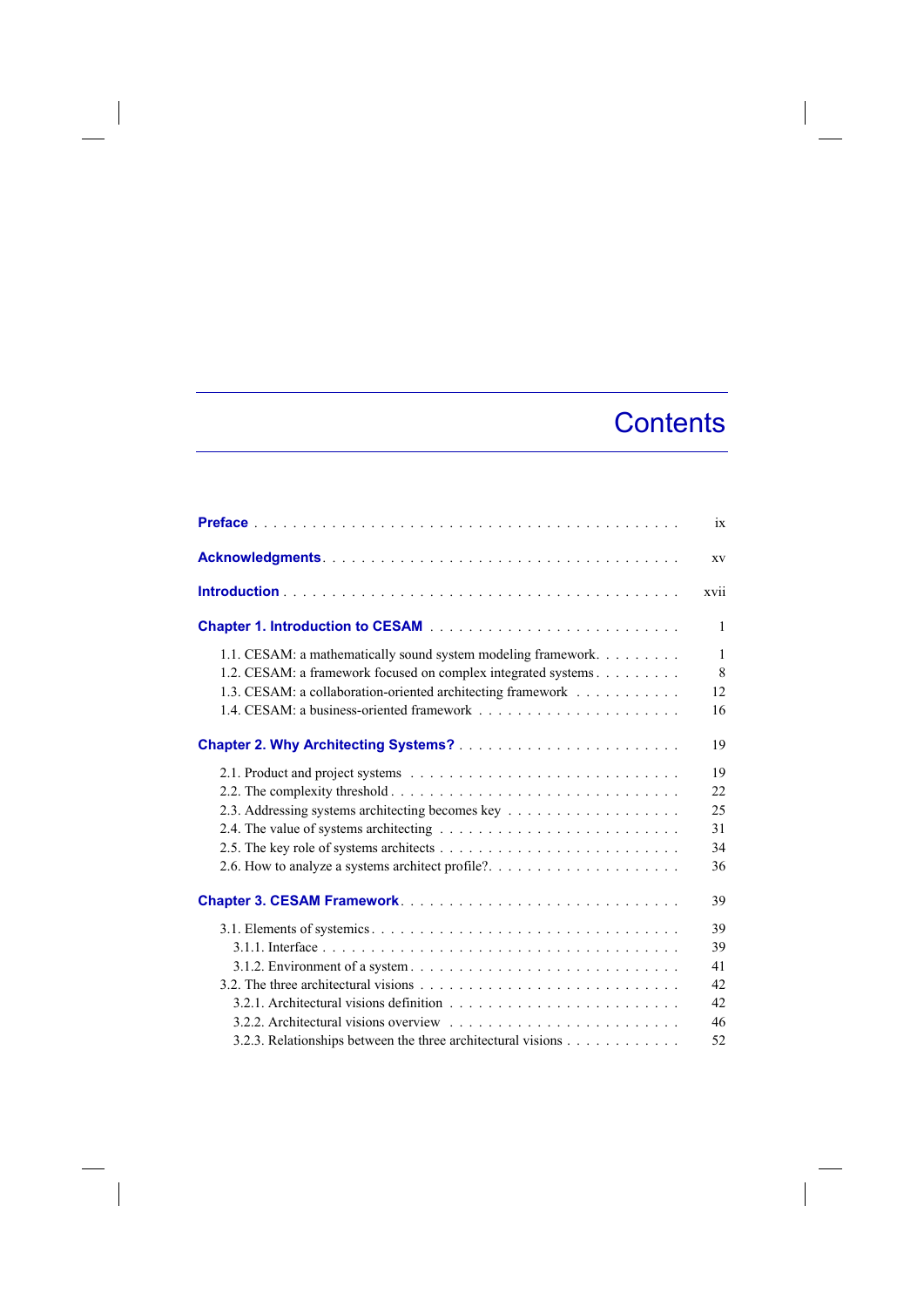$\overline{\phantom{a}}$ 

 $\overline{\phantom{a}}$ 

|                                                                             | 55  |
|-----------------------------------------------------------------------------|-----|
|                                                                             | 57  |
|                                                                             | 57  |
| 3.3.2. The last question that shall not be forgotten                        | 59  |
|                                                                             | 60  |
|                                                                             | 60  |
|                                                                             | 62  |
|                                                                             | 73  |
|                                                                             | 78  |
| <b>Chapter 4. Identifying Stakeholders: Environment Architecture</b>        | 83  |
|                                                                             | 83  |
| 4.2. The key deliverables of environment architecture                       | 85  |
|                                                                             | 85  |
|                                                                             | 87  |
|                                                                             |     |
| <b>Chapter 5. Understanding Interactions with Stakeholders: Operational</b> |     |
|                                                                             | 91  |
| 5.1. Why understand interactions with stakeholders?                         | 91  |
|                                                                             | 94  |
|                                                                             | 94  |
|                                                                             | 95  |
|                                                                             | 97  |
|                                                                             | 99  |
|                                                                             | 101 |
| Chapter 6. Defining What the System Shall Do: Functional Architecture.      | 103 |
|                                                                             | 103 |
|                                                                             | 105 |
| 6.2.1. Functional requirement architecture diagram.                         | 106 |
|                                                                             | 108 |
| 6.2.3. Functional breakdown and interaction diagrams                        | 109 |
|                                                                             | 111 |
|                                                                             | 112 |
|                                                                             |     |
| Chapter 7. Deciding How the System Shall be Formed: Constructional          | 115 |
|                                                                             | 115 |
| 7.2. The key deliverables of constructional architecture                    | 117 |
| 7.2.1. Constructional requirement architecture diagram                      | 118 |
|                                                                             | 120 |
| 7.2.3. Constructional breakdown and interaction diagram                     | 121 |
|                                                                             |     |